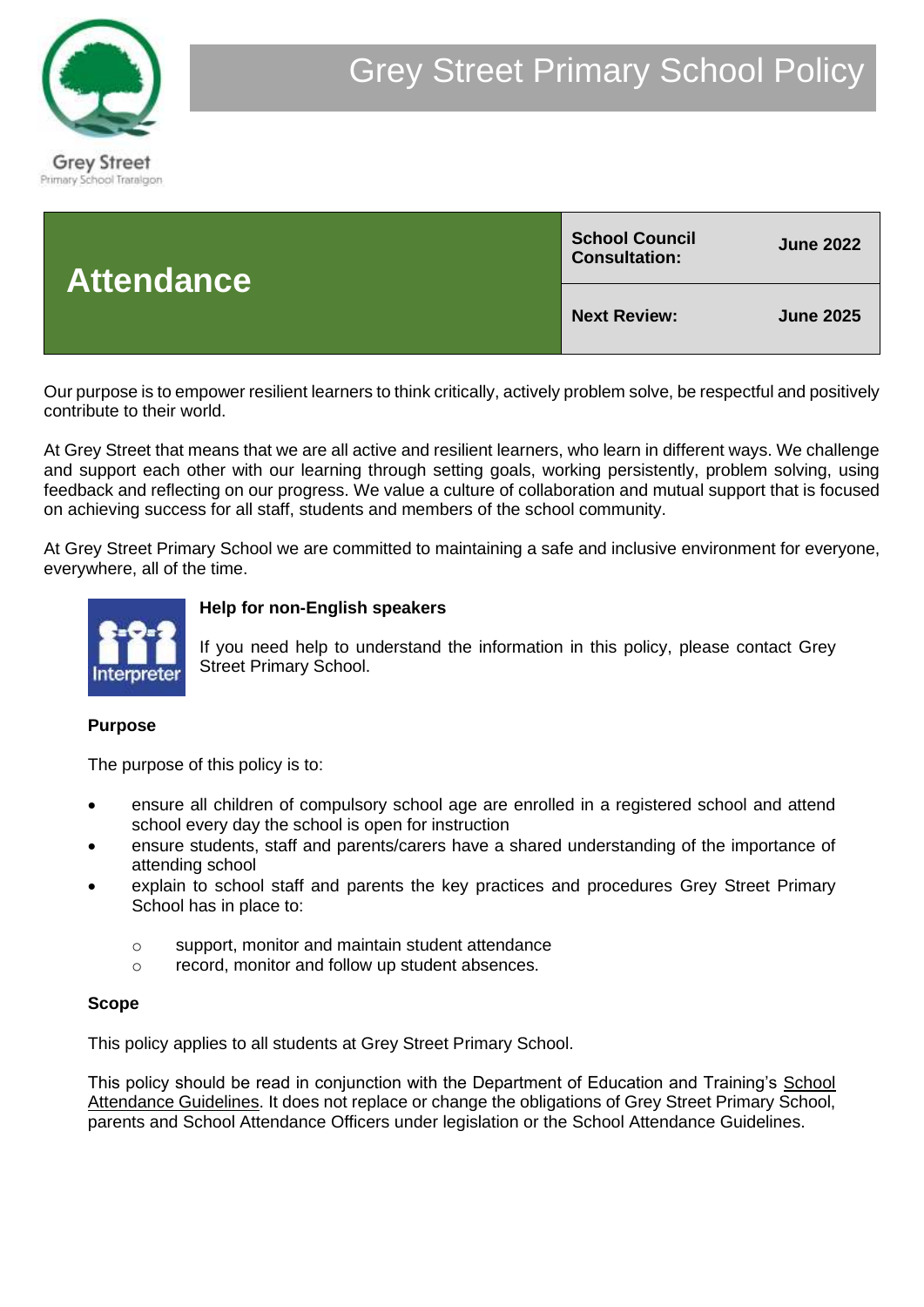

#### **Definition**

*Parent* – includes a guardian and every person who has parental responsibility for the child, including parental responsibility under the *Family Law Act 1975* (Cth) and any person with whom a child normally or regularly resides.

#### **Policy**

Schooling is compulsory for children and young people aged from 6 to 17 years (unless an exemption from attendance or enrolment has been granted).

Daily attendance is important for all children and young people to succeed in education and to ensure they do not fall behind both socially and developmentally. School participation maximises life opportunities for children and young people by providing them with education and support networks. School helps people to develop important skills, knowledge and values that set them up for further learning and participation in their community.

Students are expected to attend Grey Street Primary School during normal school hours every day of each term unless:

- there is an approved exemption from school attendance for the student
- the student has a dual enrolment with another school and has only a partial enrolment in Grey Street Primary School, or
- the student is registered for home schooling and has only a partial enrolment in Grey Street Primary School for particular activities.

Both schools and parents have an important role to play in supporting students to attend school every day.

Grey Street Primary School believes all students should attend school all day, every day when the school is open for instruction and is committed to working with its school community to encourage and support full school attendance.

Our school will identify individual students or cohorts who are vulnerable and whose attendance is at risk and/or declining and will work with these students and their parents to improve their attendance through a range of interventions and supports.

Students are committed to attending school every day, arriving on time and are prepared to learn. Our students are encouraged approach a teacher and seek assistance if there are any issues that are affecting their attendance.

Grey Street Primary School parents are committed to ensuring their child/children attend school on time every day when instruction is offered, to communicating openly with the school and providing valid explanations for any absence.

Parents will communicate with the relevant staff at Grey Street Primary School about any issues affecting their child's attendance and work in partnership with the school to address any concerns. Parents will provide a reasonable explanation for their child's absence from school and endeavour to schedule family holidays, appointments and other activities outside of school hours.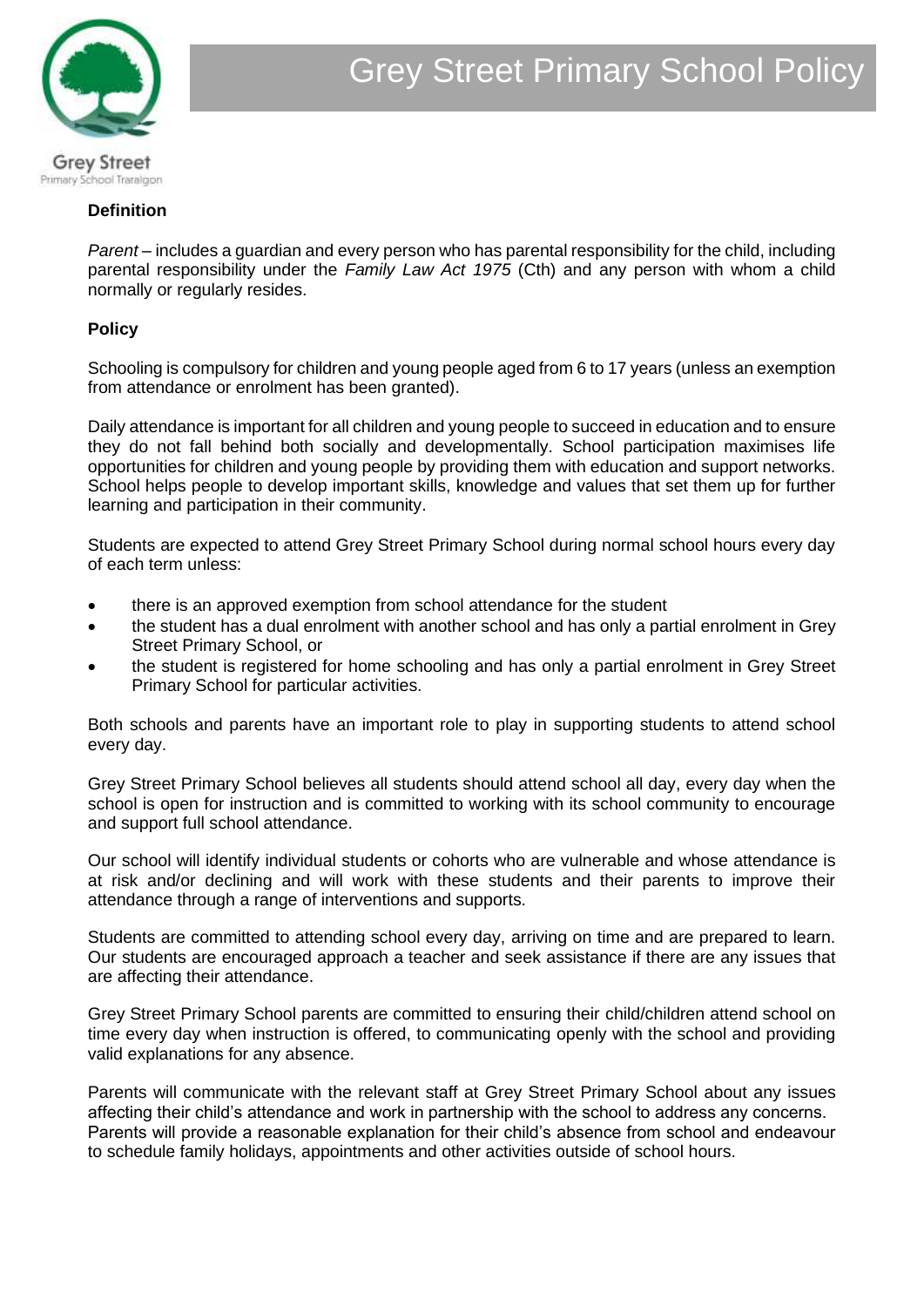#### **Grey Street** Primary

## **Supporting and Promoting Attendance**

Grey Street Primary School's *Student Wellbeing and Engagement Policy* supports student attendance.

# **Recording Attendance**

Grey Street Primary School must record student attendance twice per day. This is necessary to:

- meet legislative requirements
- discharge Grey Street Primary School's duty of care for all students.

Attendance will be recorded by the classroom teacher at the start of the school day and after lunch using COMPASS software which updates CASES21.

If students are in attendance at a school approved activity, the teacher in charge of the activity will record them as being present.

## **Recording Absences**

For absences where there is no exemption in place, a parent must provide an explanation on each occasion to the school.

Parents should notify Grey Street Primary School of absences by:

• Contacting reception or informing the classroom teacher if it is a planned or unplanned absence. This can be done via phone, email, Compass, note or in person.

If a student is absent on a particular day and the school has not been previously notified by a parent, or the absence or lateness is otherwise unexplained, Grey Street Primary School will notify parents by SMS sent as soon as is practicable in the morning. If contact has not been made by the afternoon, this is followed up with a phone call. Grey Street Primary School will attempt to contact parents as soon as practicable on the same day of the unexplained absence, allowing time for the parent to respond.

Grey Street Primary School will keep a record of the reason given for each absence. The principal will determine if the explanation provided is a **reasonable excuse** for the purposes of the parent meeting their responsibilities under the *Education Training Reform Act 2006* and the School Attendance Guidelines.

If Grey Street Primary School considers that the parent has provided a **reasonable excuse** for their child's absence the absence will be marked as '**excused absence**'.

If the school determines that no reasonable excuse has been provided, the absence will be marked as '**unexcused absence**'.

The Principal has the discretion to accept a reason given by a parent for a student's absence. The Principal will generally excuse:

- medical and dental appointments, where out of hours appointments are not possible or appropriate
- bereavement or attendance at the funeral of a relative or friend of the student, including a student required to attend Sorry Business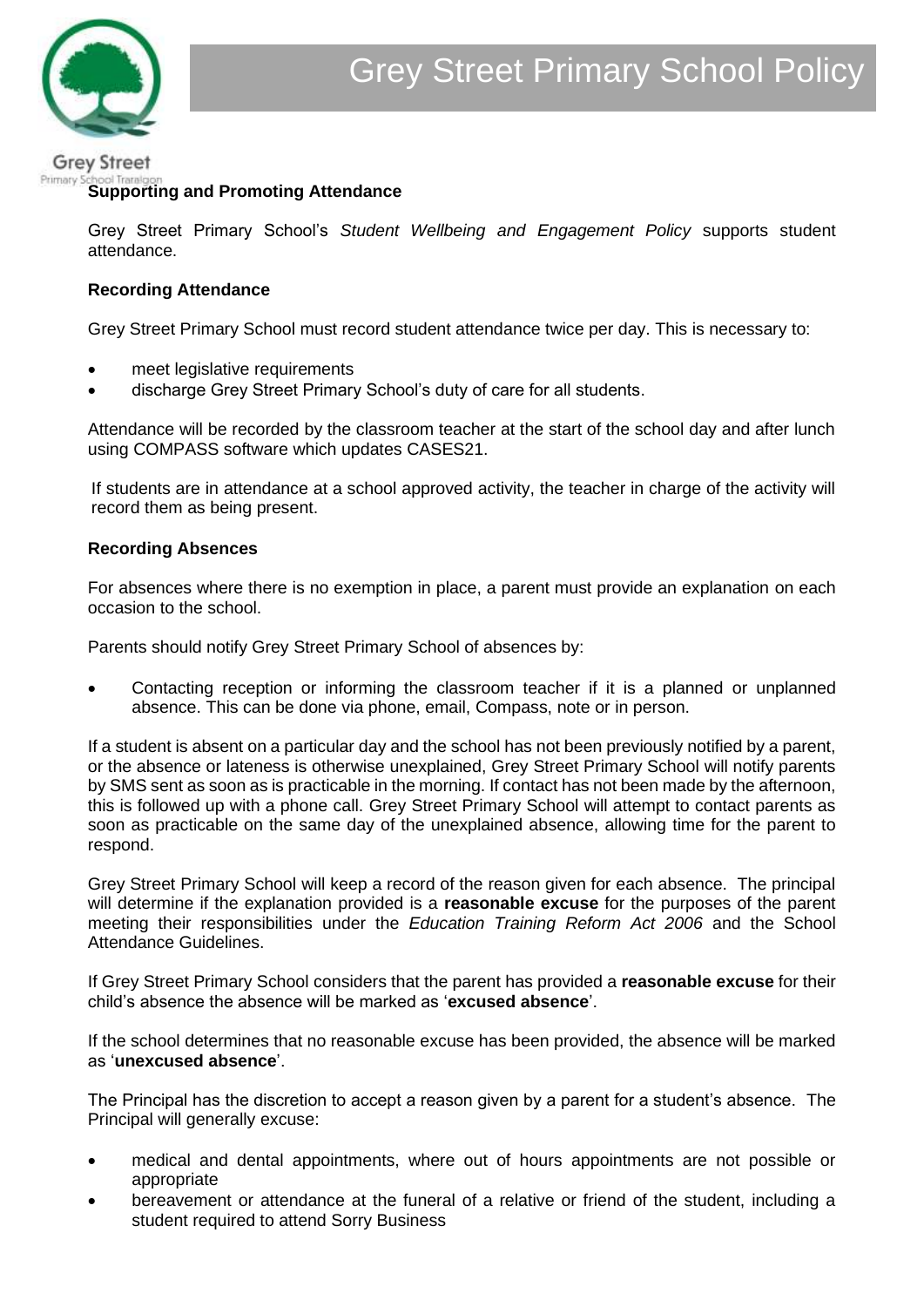

**Grey Street** 

- Primary School Traralgon<br>• school refusal, if a plan is in place with the parent to address causes and support the student's return to school
	- cultural observance if the parent/carer notifies the school in advance
	- family holidays where the parent notifies the school in advance

If no explanation is provided by the parent within 10 school days of an absence, it will be recorded as an 'unexplained absence' and recorded on the student's file.

Parents will be notified if an absence has not been excused.

# **Managing non-attendance and supporting student engagement**

Where absences are of concern due to their nature or frequency, or where a student has been absent for more than five days, Grey Street Primary School will work collaboratively with parents, the student, and other professionals, where appropriate, to develop strategies to improve attendance, including:

- establishing an Attendance Student Support Group
- implementing a Return to School Plan
- implementing an Individual Education Plan
- implementing a Student Absence Learning Plan for students who will be absent for an extended period
- arranging for assistance from relevant Grey Street Primary School Wellbeing staff.

We understand from time to time that some students will need additional supports and assistance, and in collaboration with the student and their family, will endeavour to provide this support when it is required.

## **Referral to School Attendance Officer**

If Grey Street Primary School decides that it has exhausted strategies for addressing a student's unsatisfactory attendance, we may, in accordance with the School Attendance Guidelines refer the non-attendance to a School Attendance Officer for further action.

If, from multiple attempts to contact with a parent, it becomes apparent that a student will not be returning to the school, the principal may make a referral to a School Attendance Officer if:

- the student has been absent from school on at least five full days in the previous 12 months where:
	- $\circ$  the parent has not provided a reasonable excuse for these absences; and
	- o measures to improve the student's attendance have been undertaken and have been unsuccessful.
- the student's whereabouts are unknown and:
	- o the student has been absent for 10 consecutive school days; or
	- o no alternative education destination can be found for the student.